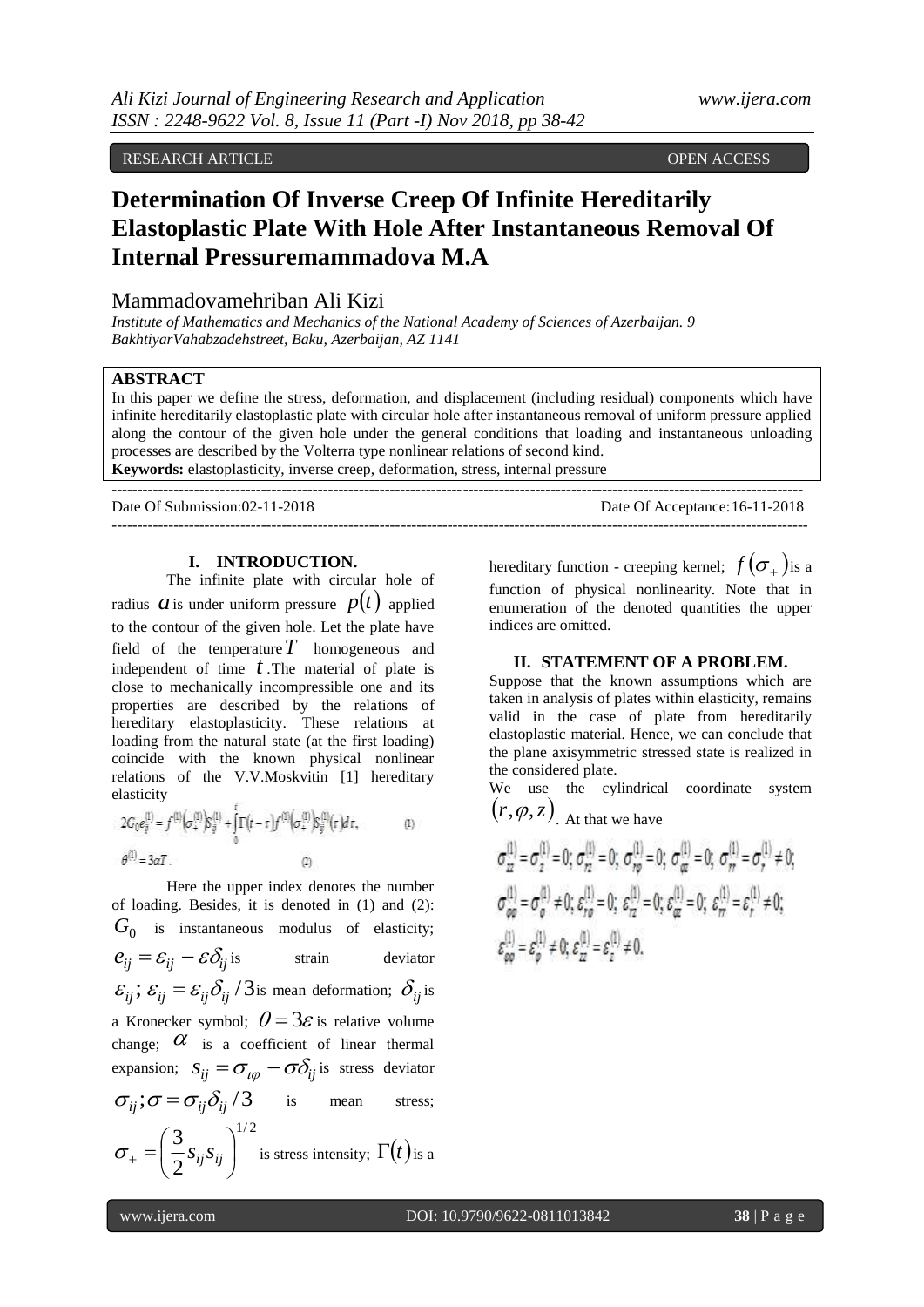$\text{In our problem } \mathcal{E}^{[1]} = \frac{1}{2}\mathcal{G}^{[1]} = \frac{1}{2}\Big(\mathcal{E}^{[1]}_r + \mathcal{E}^{[1]}_\theta + \mathcal{E}^{[1]}_z\Big) = \mathcal{Q} T^*_z \, \mathcal{G}^{[1]} = \frac{1}{2}\Big(\mathcal{G}^{[1]}_r + \mathcal{G}^{[1]}_\theta\Big).$ For the stress intensity  $O$ , we have  $\sigma_+^{(1)}\hspace{-0.1cm}=\hspace{-0.1cm}\left(\!\sigma_r^{(1)}\!\!\!\right.^-\hspace{-0.1cm}\sigma_r^{(1)}\sigma_\rho^{(1)}\hspace{-0.1cm}+\hspace{-0.1cm}\sigma_\sigma^{(1)}\!\!\!\right)^{\hspace{-0.1cm}1\hspace{-0.1cm}+2}. \hspace{-0.1cm} \left. \text{\small (3)}$ The following relations also hold  $e_i^{(1)} = \varepsilon_i^{(1)} - \alpha T$ ;  $e_a^{(1)} = \varepsilon_a^{(1)} - \alpha T$ ;  $\varepsilon_i^{(1)} = \varepsilon_i^{(1)} - \alpha T$ ;  $s_r^{(1)} = \frac{1}{3}\left(2\sigma_r^{(1)} - \sigma_\sigma^{(1)}\right), \; s_\sigma = \frac{1}{3}\left(2\sigma_\sigma^{(1)} - \sigma_r^{(1)}\right), \; s_z = -\frac{1}{3}\left(\sigma_r^{(1)} - \sigma_\sigma^{(1)}\right).$ The following equations follow from (1) subject to the last relation<br>  $2G_0\big(\mathcal{E}_n^{(1)}-\mathcal{E}_r^{(1)}\big)=f^{(1)}\big(\sigma_+^{(1)}\big)\sigma_+^{(1)}-\sigma_r^{(1)}\big)+$ + $\int \Gamma(t-r) f^{(1)}(\sigma_+^{(1)}) \sigma_\theta^{(1)} - \sigma_r^{(1)} dt$  $(4)$  $6G_0\Big(e^{(1)}_o - e^{(1)}_r - 2\alpha T\Big) = f^{(1)}\Big(\sigma_+^{(1)}\Big) \sigma_0^{(1)} + \sigma_r^{(1)}\Big) +$  $+\int\!\Gamma\big(t-\tau\big)f^{(1)}\big(\!\sigma^{(1)}_+\big)\!\!\big(\sigma^{(1)}_\theta\big) +\sigma^{(1)}_r\big)d\tau\,,\,\,(5)$ where  $\sigma_{\perp}^{(1)}$  is expressed by formula (3).

For defining the unknown components at the first loading we add the following missing relations to (4) and (5)

$$
\varepsilon_r^{(1)} + \varepsilon_g^{(1)} + \varepsilon_z^{(1)} = 3\alpha T \tag{6}
$$
  
\n
$$
\frac{\partial \sigma_r^{(1)}}{\partial r} + \frac{\sigma_r^{(1)} - \sigma_g^{(1)}}{r} = 0 \tag{7}
$$
  
\n
$$
\frac{\partial \varepsilon_g^{(1)}}{\partial r} + \frac{\varepsilon_g^{(1)} - \varepsilon_r^{(1)}}{r} = 0 \tag{8}
$$
  
\n
$$
\sigma_r^{(1)} \Big|_{r=a} = -p(r) \sigma_r^{(1)} \Big|_{r\to\infty} \to 0. \tag{9}
$$

In the paper [2] we obtained the approximated analytic solution of problem  $(4)-(9)$  under the condition  $^{(1)}(\sigma_{+}^{(1)})=1+A_{1}(\sigma_{+}^{(1)})^{\gamma_{1}}$ 1  $f^{(1)}\!\!\left(\sigma_{+}^{(1)}\right)\! \!= \! 1 \!+ A_{\!1}\!\left(\sigma_{+}^{(1)}\right)^{\!\! \gamma_{1}}$  , where  $A_{\!1}$  and  $\gamma_1$  are the known coefficients which can be defined from experiments. We write this solution

$$
\sigma_r^{(1)} \approx \left(\frac{a}{r}\right)^2 p(t) - \frac{A_1 3^{1+\gamma/2} \left(\frac{a}{r}\right)^2}{4(1+\gamma_1)} \left[1 - \left(\frac{a}{r}\right)^{2\gamma_1}\right] p^{1+\gamma_1}(r)(10)
$$
\n
$$
\sigma_\theta^{(1)} \approx \left(\frac{a}{r}\right)^2 p(t) + \frac{A_1 3^{1+\gamma_1/2} \left(\frac{a}{r}\right)^2}{4(1+\gamma_1)} \left[1 - (1+2\gamma_1) \left(\frac{a}{r}\right)^{2\gamma_1}\right] p^{1+\gamma_1}(r)(11)
$$
\n
$$
\varepsilon_r^{(1)} \approx \alpha T - \frac{1}{2G_0} \left(\frac{a}{r}\right)^2 p^* - \frac{1}{2G_0} \left(\frac{a}{r}\right)^2 \frac{A_1 3^{2/2} \left[3 - 2\gamma_1 \left(\frac{a}{r}\right)^{2\gamma_1}\right]}{4(1+\gamma_1)} \left[3 - 2\gamma_1 \left(\frac{a}{r}\right)^{2\gamma_1}\right] p^{1+\gamma_1} \left(12\right)
$$
\n
$$
\varepsilon_\theta^{(1)} \approx \alpha T + \frac{1}{2G_0} \left(\frac{a}{r}\right)^2 p^* + \frac{1}{2G_0} \left(\frac{a}{r}\right)^2 \frac{A_1 3^{2/2} \left[3 + \left(\frac{a}{r}\right)^{2\gamma_1}\right]}{4(1+\gamma_1)} \left[3 + \left(\frac{a}{r}\right)^{2\gamma_1}\right] (p^{1+\gamma_1})^2 (13)
$$
\n
$$
\varepsilon_z^{(1)} \approx \alpha T - \frac{A_1 3^{2/2} (1+2\gamma_1)}{8G_0 (1+\gamma_1)} \left(\frac{a}{r}\right)^{2(1+\gamma_1)} \left(p^{1+\gamma_1}\right)^2 \quad (14)
$$
\nHere\n
$$
p^* = p(t) + \left[ \Gamma(t-r)p(t) ds; \left(p^{1+\gamma_1}\right)^2 = p^{1+\gamma_1}(t) + \int_0^1 (t-r)p^{1+\gamma_1}(r) dr.
$$

**II. Solution of a problem.** Let at time  $t = t_1$ the pressure in plate is instantaneously removed. In this case there occurs loading -phenomenon of inverse creeping at the points of plate. Let the plate have the stresses  $\sigma_r^{(2)}(r,t), \sigma_\varphi^{(2)}(r,t)$ deformations  $\varepsilon_r^{(2)}(r,t)$ ,  $\varepsilon_{\varphi}^{(2)}(r,t)$  $\varepsilon_{\varphi}^{(2)}(r,t),$  $\varepsilon_z^{(2)}(r,t)$  at times  $t > t_1$ . Let us define these stress and deformation components. Following V.V.Moskvitin [1] weintroducethedifferences

$$
\sigma_r^*(x,t) = \sigma_r^{(1)}(x,t) - \sigma_r^{(2)}(x,t); \sigma_\phi^*(x,t) = \sigma_\phi^{(1)}(x,t) - \sigma_\phi^{(2)}(x,t); \n\varepsilon_r^*(x,t) = \varepsilon_r^{(1)}(x,t) - \varepsilon_r^{(2)}(x,t); \varepsilon_\phi^*(x,t) = \varepsilon_\phi^{(1)}(x,t) - \varepsilon_\phi^{(2)}(x,t); \n\varepsilon_z^*(x,t) = \varepsilon_z^{(1)}(x,t) - \varepsilon_z^{(2)}(x,t),
$$
\n(15)

where  $t > t_1$ . Here

 $\sigma_r^{(1)}(x,t), \sigma_\varphi^{(1)}(x,t), \varepsilon_r^{(1)}(x,t), \varepsilon_\varphi^{(1)}(x,t), \varepsilon_z^{(1)}(x,t)$ are determined as stress and deformation components which should arise in the considered plate at initial stress by the pressure  $p(t)$ monotonically changing on the segment  $0 \le t \le t_1$  and remaining unchangeable and equal to  $p(t_1)$  for  $t < t_1$ .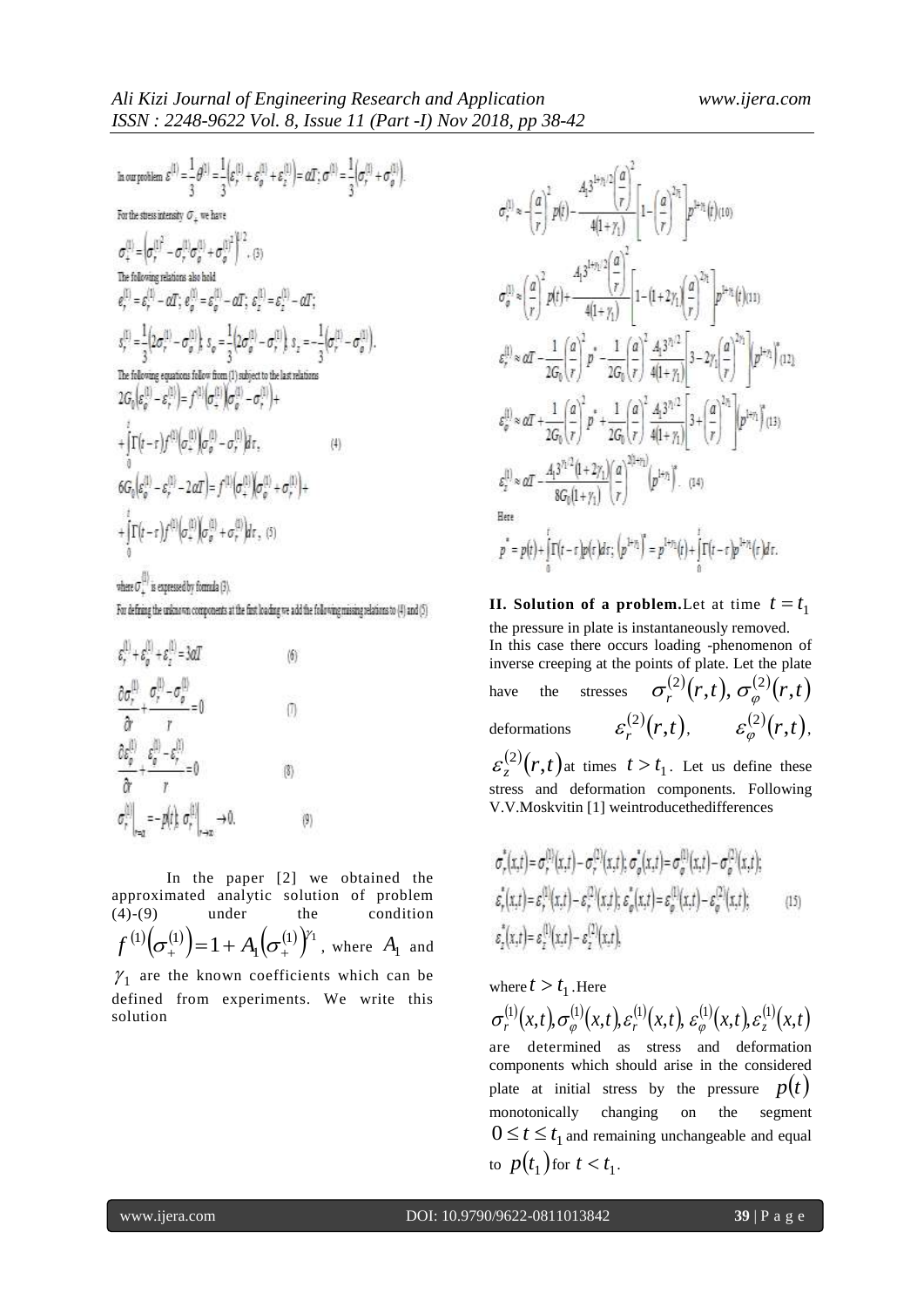Suppose that the unloading processes are also described by V.V. Moskvitin's nonlinear relations [1]. In this case the equations analogous to (4) and (5) will be in the following form

$$
2G_0\left(\varepsilon_{\varphi^*} - \varepsilon_{r^*}\right) = f_*(\sigma_{+^*})\left(\sigma_{\varphi^*} - \sigma_{r^*}\right) +
$$
\n
$$
+ \int_0^t \Gamma(t_* - \tau) f_*(\sigma_{+^*}(\tau))\left(\sigma_{\varphi^*}(\tau) - \sigma_{r^*}(\tau)\right) d\tau \text{ (16)}
$$
\n
$$
6G_0\left(\varepsilon_{\varphi^*} - \varepsilon_{r^*}\right) = f_*(\sigma_{+^*})\left(\sigma_{\varphi^*} - \sigma_{r^*}\right) +
$$
\n
$$
+ \int_0^t \Gamma(t_* - \tau) f_*(\sigma_{+^*}(\tau))\left(\sigma_{\varphi^*}(\tau) - \sigma_{r^*}(\tau)\right) d\tau \text{ (17)}
$$
\nHere  $t_* = t - t_1$  besides\n
$$
\varepsilon_{r^*} = \varepsilon_{r^*}(r, t_*) = \varepsilon_r^*(r, t_1 + t_*) = \varepsilon_r^*(r, t)
$$
\n
$$
\dots
$$
\n
$$
\dots
$$
\n
$$
\dots
$$
\n
$$
\sigma_{r^*} = \sigma_{r^*}(r, t_*) = \sigma_r^*(r, t_1 + t_*) = \sigma_r^*(r, t)
$$
\n
$$
\sigma_{r^*} = \sigma_{r^*}(r, t_*) = \sigma_r^*(r, t_1 + t_*) = \sigma_r^*(r, t) = \left(\sigma_r^2 - \sigma_r^* \sigma_r^* + \sigma_\varphi^2\right)^{1/2}.
$$
\nWe add the following misins relations to (16), (17)\n
$$
\varepsilon_{r^*} + \varepsilon_{\varphi^*} + \varepsilon_{r^*} = 0 \qquad (19)
$$
\n
$$
\frac{\partial \sigma_{r^*}}{\partial r} + \frac{\sigma_{r^*} - \sigma_{\varphi^*}}{r} = 0 \qquad (20)
$$
\n
$$
\frac{\partial \varepsilon_{\varphi^*}}{\partial r} + \frac{\varepsilon_{\varphi^*} - \varepsilon_{r^*}}{r} = 0 \qquad (21)
$$

where  $H(t_*)$  is a Heaviside unit function  $\epsilon$ 

$$
H(t_*) = \begin{cases} 0, & t_* < 0 \\ 1, & t_* \ge 0 \end{cases}.
$$

Now for definiteness we take the function  $f_*\big(\sigma_{_{+*}}\big)$ i the form

 $f_*\left(\sigma_{_{+*}}\right) = 1 + A_*\left(\sigma_{_{+*}}\right)^{\!\!\varphi_*}, \;\; \text{where} \;\; \; A_*$ and

 $\gamma_*$  axe constants of material. By theorem on V.V.Moskvitin's variable loading [1], comparing relations  $(16)$ ,  $(17)$ ,  $(19)-(22)$  with corresponding relations (4)-(9) allowing for (18) we define

$$
\sigma_r^* \approx \left(\frac{a}{r}\right)^2 p(t_1) - \frac{A_3^{1+\gamma+2} \left(\frac{a}{r}\right)^2}{4(1+\gamma_*)} \left[1 - \left(\frac{a}{r}\right)^{2\gamma_*}\right] p^{1+\gamma_*}(t_1) (23)
$$
  

$$
\sigma_\varphi^* \approx \left(\frac{a}{r}\right)^2 p(t_1) + \frac{A_3^{1+\gamma+2} \left(\frac{a}{r}\right)^2}{4(1+\gamma_*)} \left[1 - (1+2\gamma_*\left(\frac{a}{r}\right)^{2\gamma_*}\right] p^{1+\gamma_*}(t_1) (24)
$$
  

$$
\varepsilon_r^* \approx -\frac{1}{2G_0} \left(\frac{a}{r}\right)^2 p(t_1) J(t_*) \left\{1 + \frac{A_3^{3}{r'}^2}{4(1+\gamma_*)}\right[3 - 2\gamma_* \left(\frac{a}{r}\right)^{2\gamma_*}\right] p^{\gamma_*}(t_1) \left\{(25)(26)(27)\right\}
$$

$$
\varepsilon_{\varphi}^* \approx + \frac{1}{2G_0} \left( \frac{a}{r} \right)^2 p(t_1) J(t_*) \left\{ 1 + \frac{A_0 3^{\gamma+2}}{4(1+\gamma_*)} \left[ 3 + \left( \frac{a}{r} \right)^{2\gamma} \right] p^{\gamma_*}(t_1) \right\} (26)
$$
\n
$$
\varepsilon_{\varepsilon}^* \approx - \frac{A_0 3^{\gamma+2} (1+2\gamma_*)}{8G_0 (1+\gamma_*)} \left( \frac{a}{r} \right)^{2(1+\gamma_*)} p^{1+\gamma_*}(t_1) J(t_*) (27)
$$
\nwhere  $J(t_*) = 1 + \int_0^{t_*} \Gamma(\xi) d\xi$ .

Now it is possible to determine on the basis of relations (15) the stress and deformation components which hold in the considered plate in the case of its inverse

creeping (after instantaneously removal of uniform pressure at time  $t = t_1$ ):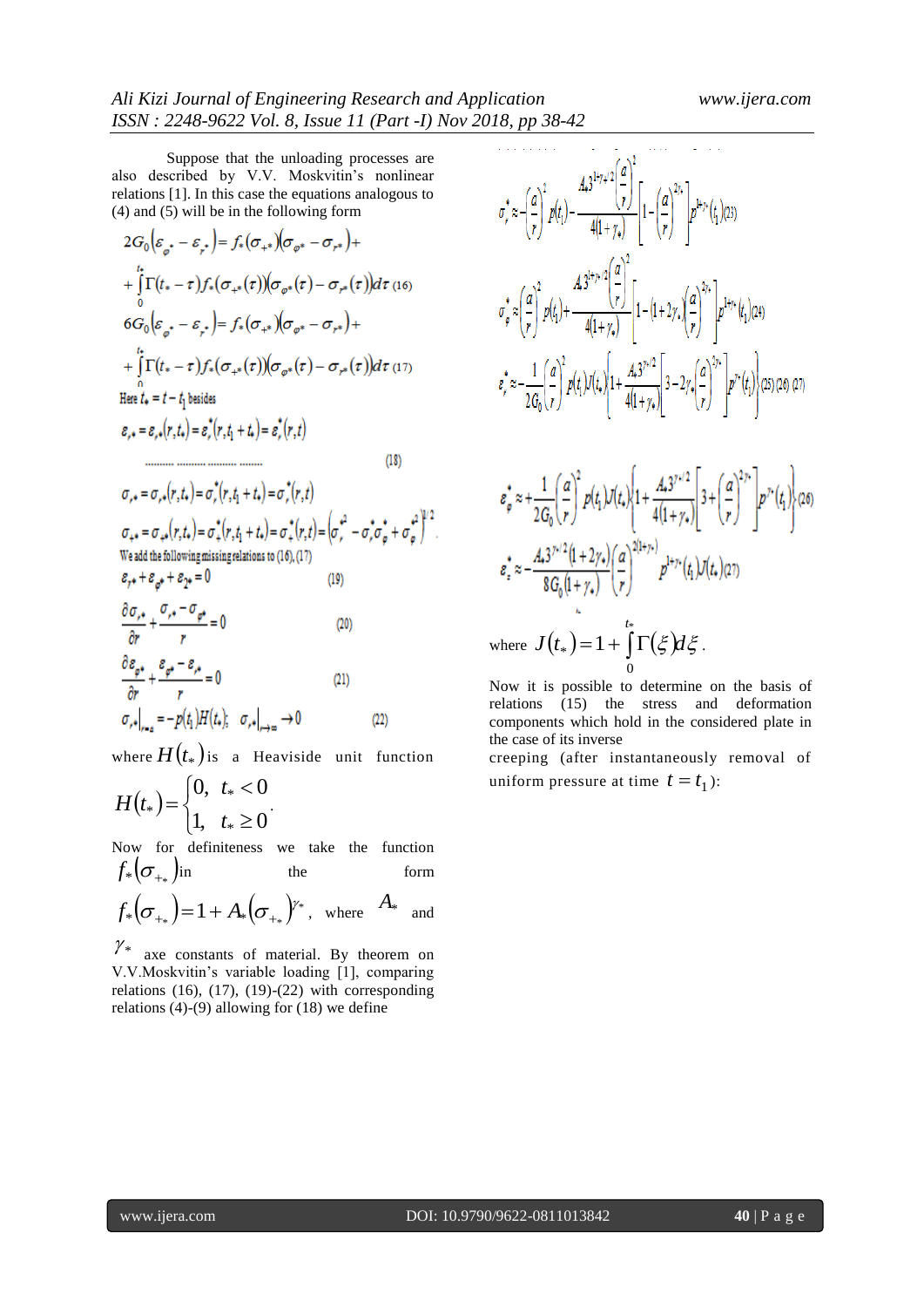$$
\sigma_r^{(2)} \approx -\left(\frac{a}{r}\right)^2 p(t_1) \left\{\frac{A_1 3^{1+\gamma_1/2}}{4(1+\gamma_1)} \left[1-\left(\frac{a}{r}\right)^{2\gamma_1}\right] p^{\gamma_1}(t_1) - \frac{A_2 3^{1+\gamma_1/2}}{4(1+\gamma_1)} \left[1-\left(\frac{a}{r}\right)^{2\gamma_1}\right] p^{\gamma_1}(t_1)\right\} (28)
$$
\n
$$
\sigma_r^{(2)} \approx -\left(\frac{a}{r}\right)^2 p(t_1) \left\{\frac{A_1 3^{1+\gamma_1/2}}{4(1+\gamma_1)} \left[1-(1+2\gamma_1)\left(\frac{a}{r}\right)^{2\gamma_1}\right] p^{\gamma_1}(t_1) - \frac{A_3 3^{1+\gamma_1/2}}{4(1+\gamma_1)} \left[1-(1+2\gamma_1)\left(\frac{a}{r}\right)^{2\gamma_1}\right] p^{\gamma_1}(t_1)\right\} (29)
$$
\n
$$
\varepsilon_r^{(2)} \approx \alpha T - \frac{1}{2G_0} \left(\frac{a}{r}\right)^2 p(t_1) \left\{J(t) - J(t-t_1) + \frac{A_3 3^{\gamma_1/2}}{4(1+\gamma_1)} \left[3-2\gamma_1\left(\frac{a}{r}\right)^{2\gamma_1}\right] x + p^{\gamma_1}(t_1) J(t) - \frac{A_3 3^{\gamma_1/2}}{4(1+\gamma_1)} \left[3-2\gamma_1\left(\frac{a}{r}\right)^{2\gamma_1}\right] p^{\gamma_1}(t_1) J(t-t_1)\right\} (30)
$$
\n
$$
\varepsilon_\varphi^{(2)} \approx \alpha T + \frac{1}{2G_0} \left(\frac{a}{r}\right)^2 p(t_1) \left\{J(t) - J(t-t_1) + \frac{A_3 3^{\gamma_1/2}}{4(1+\gamma_1)} \left[3+\left(\frac{a}{r}\right)^{2\gamma_1}\right] x + p^{\gamma_1}(t_1) J(t) - \frac{A_3 3^{\gamma_1/2}}{4(1+\gamma_1)} \left[3+\left(\frac{a}{r}\right)^{2\gamma_1}\right] p^{\gamma_1}(t_1) J(t-t_1)\right
$$

Formulae (28)-(32) determine the stress and deformation components that the considered plate has at any  $t \ge t_1$  *i.e.*, after instantaneous removal of pressure at the moment  $t = t_1$ .

A unique component  $u^{(2)}$  at  $t \ge t_1$  is determined by the formula  $u^{(2)} = re^{(2)}_{\varphi}$  where  $(2)$  $e^{(2)}_{\varphi}$  is represented by formula (31). Note that as  $t \rightarrow \infty$  formulae (28)-(31) determine the residual stress and deformation. The residual stresses  $\sigma_r^0$ and  $\sigma_{\varphi}^{0}$  are expressed by formulae (28) and (29), since these relations do not depend on  $t$  :  $\sigma_r^0$  =  $\sigma_r^{(2)},$   $\sigma_\varphi^0$  =  $\sigma_\varphi^{(2)}$  . Let  $J_0 = 1 + \int \Gamma(\xi) d\xi$  $\infty$  $_0 = 1 + \int \Gamma$ 

then 
$$
\lim_{t \to \infty} \left( \int_0^0 (t - t_1) dt \right) = 0.
$$

Subject to these relations from (30), (31) and (32) we obtain the expressions for residual deformations

$$
e_{r}^{p} \approx aT - \frac{1}{2G_{0}} \left( \frac{a}{r} \right)^{2} p(t_{1}) J_{0} \left\{ \frac{A_{1}^{3/2} \cdot 1}{4(1+\gamma_{1})} \left[ 3 - 2\gamma_{1} \left( \frac{a}{r} \right)^{2/3} \right] \times \times p^{\gamma_{2}}(t_{1}) - \frac{A_{2}^{3/2} \cdot 1}{4(1+\gamma_{2})} \left[ 3 - 2\gamma_{2} \left( \frac{a}{r} \right)^{2/3} \right] p^{\gamma_{2}}(t_{2}) \right\} \approx 0
$$
  
\n
$$
e_{\varphi}^{p} \approx aT + \frac{1}{2G_{0}} \left( \frac{a}{r} \right)^{2} p(t_{1}) J_{0} \left\{ \frac{A_{1}^{3/2} \cdot 1}{4(1+\gamma_{1})} \left[ 3 + \left( \frac{a}{r} \right)^{2/3} \right] \right\} \times \times p^{\gamma_{2}}(t_{1}) - \frac{A_{2}^{3/2} \cdot 1}{4(1+\gamma_{2})} \left[ 3 + \left( \frac{a}{r} \right)^{2} \right] p^{\gamma_{2}}(t_{1}) \right] \approx 0
$$
  
\n
$$
e_{r}^{p} \approx aT - \frac{1}{2G_{0}} \left( \frac{a}{r} \right)^{2} p(t_{1}) J_{0} \left\{ \frac{A_{1}^{3/2} \cdot 1(1+2\gamma_{1})}{4(1+\gamma_{1})} \left( \frac{a}{r} \right)^{2/3} p^{\gamma_{2}}(t_{1}) - \frac{A_{2}^{3/2} \cdot 1(1+2\gamma_{r})}{4(1+\gamma_{r})} \left( \frac{a}{r} \right)^{2/3} p^{\gamma_{2}}(t_{1}) \right\} \quad (93)
$$

The residual displacement  $u^0$  will be  $u^0 = re^0$ , where  $e^0$ , is determined by formula (34). Let us consider the cases  $\epsilon^0(a)$  and  $u^0(a)$  being of interest. From (35) at  $r$  =  $a$  we have  $g_s^0(a) = aT - \frac{P(t_1)}{2G_s} J_0 \left[ \frac{A_1^{3/5}(1+2\gamma_1)}{4(1+\gamma_1)} p^{3/5}(t_1) - \frac{A_1^{3/5/2}(1+2\gamma_2)}{4(1+\gamma_2)} p^{3/5}(t_1) \right]$  (36) Now by using (34) we define  $u^0(a)$  $u^{0}(a) = ae_{x}^{0}(a) = a\alpha T + \frac{P(t_{1})J_{0}}{2G} \left[ \frac{A_{1}^{3/2}}{1+x} p^{2}(t_{1}) - \frac{A_{1}^{3/2}}{1+x} p^{2}(t_{1}) \right].$  (37)

For description of loading processes and instantaneous unloading of the considered plate we used nonlinear relations above. If unloading process occurs by law of physical linear hereditary elasticity, then in obtained solutions (28)-(37) we should take  $A_*=0$ .

#### **III. CONCLUSION.**

For some verification of the obtained relations, we assume that the loading and instantaneous unloading processes are described by the linear relations of hereditary elasticity. Following the physical reasons in this case without solution of the corresponding problems we can confirm that the residual stresses must be equal to zero:  $\sigma_r^0 = 0$ ,  $\sigma_\varphi^0 = 0$ , and the residual deformations must be equal to  $\varepsilon_r^0 = \varepsilon_{\varphi}^0 = \varepsilon_z^0 = \alpha T$ , since the temperature unloading does not occur. We get these results by